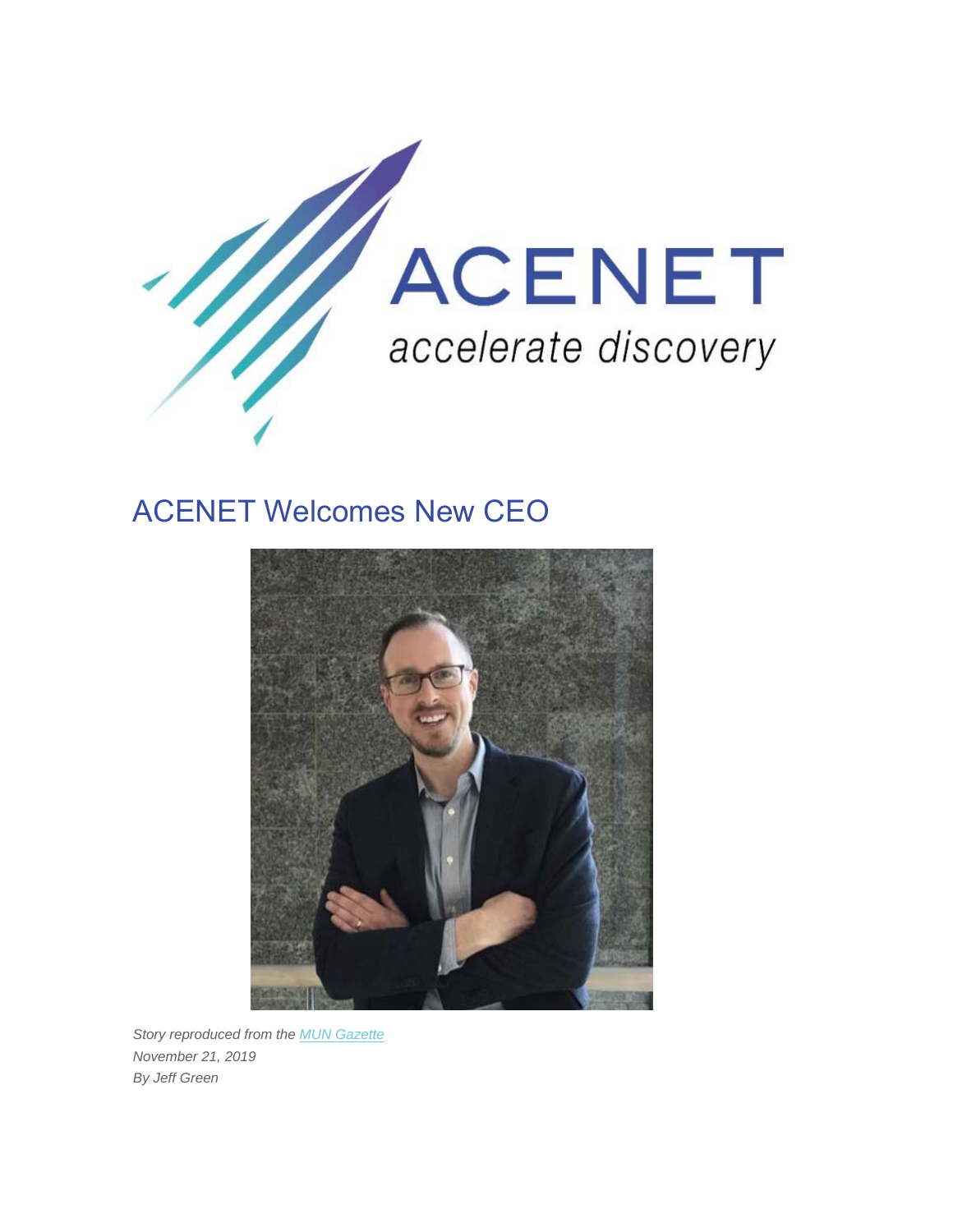ACENET has a new chief executive officer.

Greg Lukeman assumed the role on Nov. 15, succeeding Ann MacKenzie who has retired. ACENET is a consortium of universities and community colleges in Atlantic Canada offering advanced research computing resources. Memorial is the lead institution and head office for ACENET, while Dr. Neil Bose, vice-president (research), is the chair of its board of directors.

Founded in 2003, ACENET provides researchers and industry access to unique, highly powerful computers with the goal to accelerate discovery and innovation in Atlantic Canada. Its staff of 18 situated across Atlantic Canada provide the research consulting, technical support and specialized training needed to make effective use of these cutting-edge resources. As part of the Compute Canada Federation, the scale of resources available to ACENET researchers total nearly 200,000 CPU cores and dozens of petabytes of storage.

## **Long association**

Mr. Lukeman is no stranger to ACENET. In fact, his association stretches back to early days.

"Before ACENET had hired employees, I was part of the group volunteering to put together the initial architecture and run the first Request for Proposals," said Mr. Lukeman, who has served as ACENET's chief technology officer since 2005.

## **Atlantic roots**

Originally from Nova Scotia, Mr. Lukeman obtained his B.Sc. from St. Francis Xavier University, where he majored in Math. He then completed a M.Sc. in Applied Math at Dalhousie. He has been involved with high-powered computers for nearly two decades, as either a user, systems administrator or managing executive.

As ACENET's chief technology officer, he guided the evolution of the consortium, its technical team and its computing resources. Now he is set to take the organization into a new decade.

"I'm grateful to the ACENET Board for this opportunity and am excited to continue to work with ACENET's staff, universities, stakeholders and researchers in this new role," Mr. Lukeman told the *Gazette*.

"I've most enjoyed the talented and dedicated people I've had the privilege to work with to build the organization and develop it into what is now an essential shared service for researchers in Atlantic Canada."

## **National scope**

A regional partner with Compute Canada, the national organization responsible for advanced research computing in this country, ACENET receives financial support from agencies such as the Canada Foundation for Innovation and the Atlantic Canada Opportunities Agency, as well as its four provincial partners in the region. In addition to being familiar with ACENET, Mr. Lukeman has made significant contributions to Compute Canada's growth, representing Atlantic Canada on the Technology Leadership